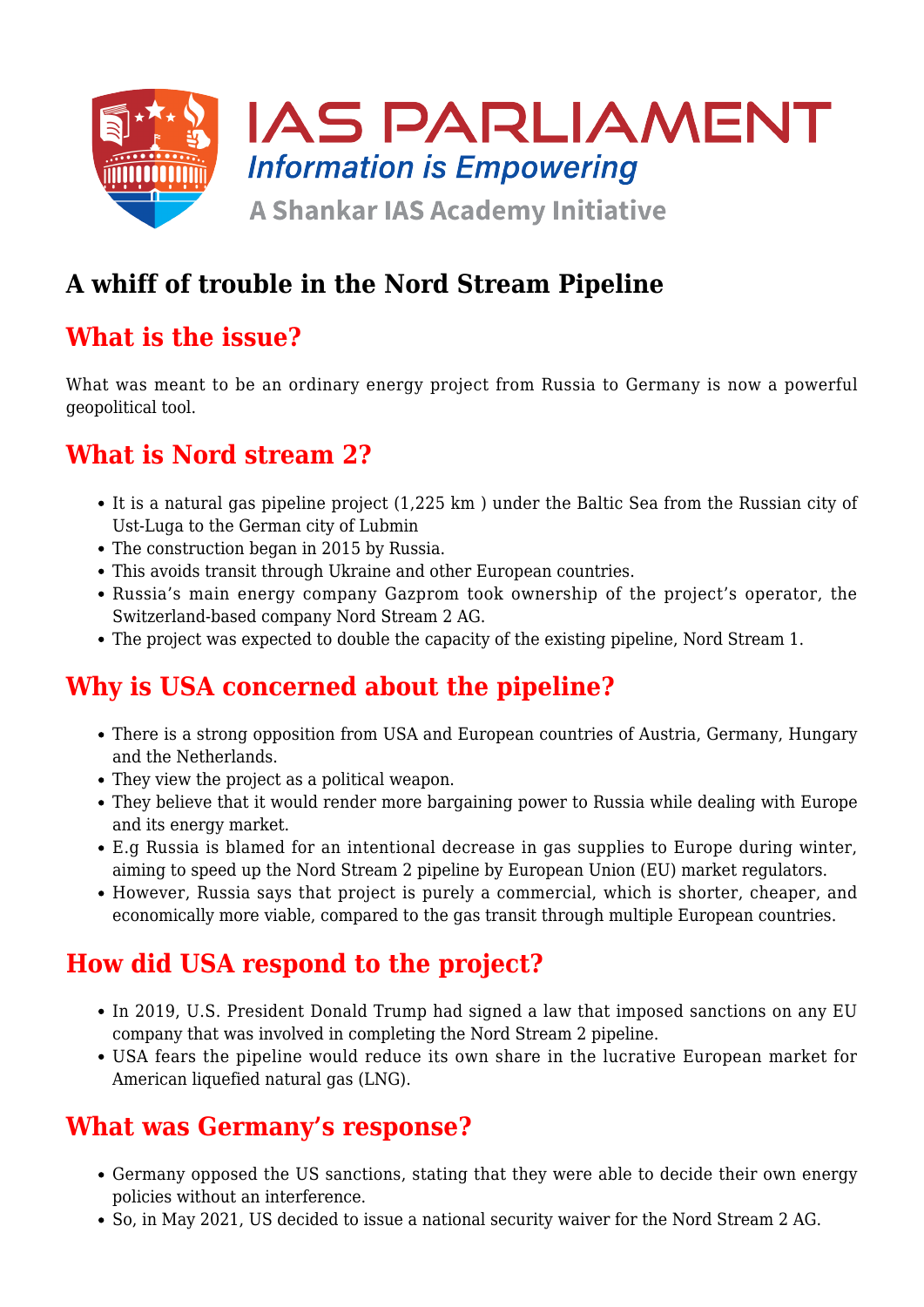- The main reason was apparently to restore trust and close cooperation between the U.S. and Germany.
- Besides, the agreement aimed to invest more than  $\epsilon$ 200 million in energy security in Ukraine, as well as sustainable energy across Europe

### **How important is Nord stream 2 pipeline for Germany?**

- Germany imported about 40% of natural gas from Russia, 34% from Norway, 29% from the Netherlands, with only around 10% from Germany's own gas fields.
- Of Germany's electricity production
	- 25% comes from coal
	- 25% from renewable sources,
	- 16% from natural gas
	- 11% from nuclear energy.
- The dispute takes place at a time when Germany is gradually moving towards renewable sources of energy.
- Germany plans to shut down its nuclear and coal power plants.
- This winter Europe is facing a huge demand in its energy market
- The wholesale energy prices have more than doubled in 2021, and there is a limited supply of fossil fuels altogether.

### **What are the latest developments?**

- In November 2021, Germany suspended the certification procedure for Nord Stream 2.
- The suspension comes as Nord Stream 2 AG plans to establish a subsidiary under German law only for the German section of the pipeline.
- According to Germany's Federal Network Agency the company fails to meet conditions to be an "independent transmissions operator"
- It could be certified only if that operator was organized in a legal form under German law.
- This means further delays in project commencement.
- Meanwhile, tensions have been growing between Russia and the NATO allies, amidst fears of Russia's invasion into Ukrainian territories
- The new German Chancellor will have to make difficult choices going forward.
- Some EU leaders have called for termination of project from Germany in the event of further military escalation.
- What was meant to be an ordinary energy project has transformed itself into a powerful geopolitical tool, available to every stakeholder involved, and even beyond.

#### **Reference**

- 1. [https://www.thehindu.com/todays-paper/tp-opinion/a-whiff-of-trouble-in-the-nord-stream-pipeli](https://www.thehindu.com/todays-paper/tp-opinion/a-whiff-of-trouble-in-the-nord-stream-pipeline/article38067750.ece) [ne/article38067750.ece](https://www.thehindu.com/todays-paper/tp-opinion/a-whiff-of-trouble-in-the-nord-stream-pipeline/article38067750.ece)
- 2. <https://indianexpress.com/article/world/nord-stream-2-pipeline-germany-certification-7625802/>